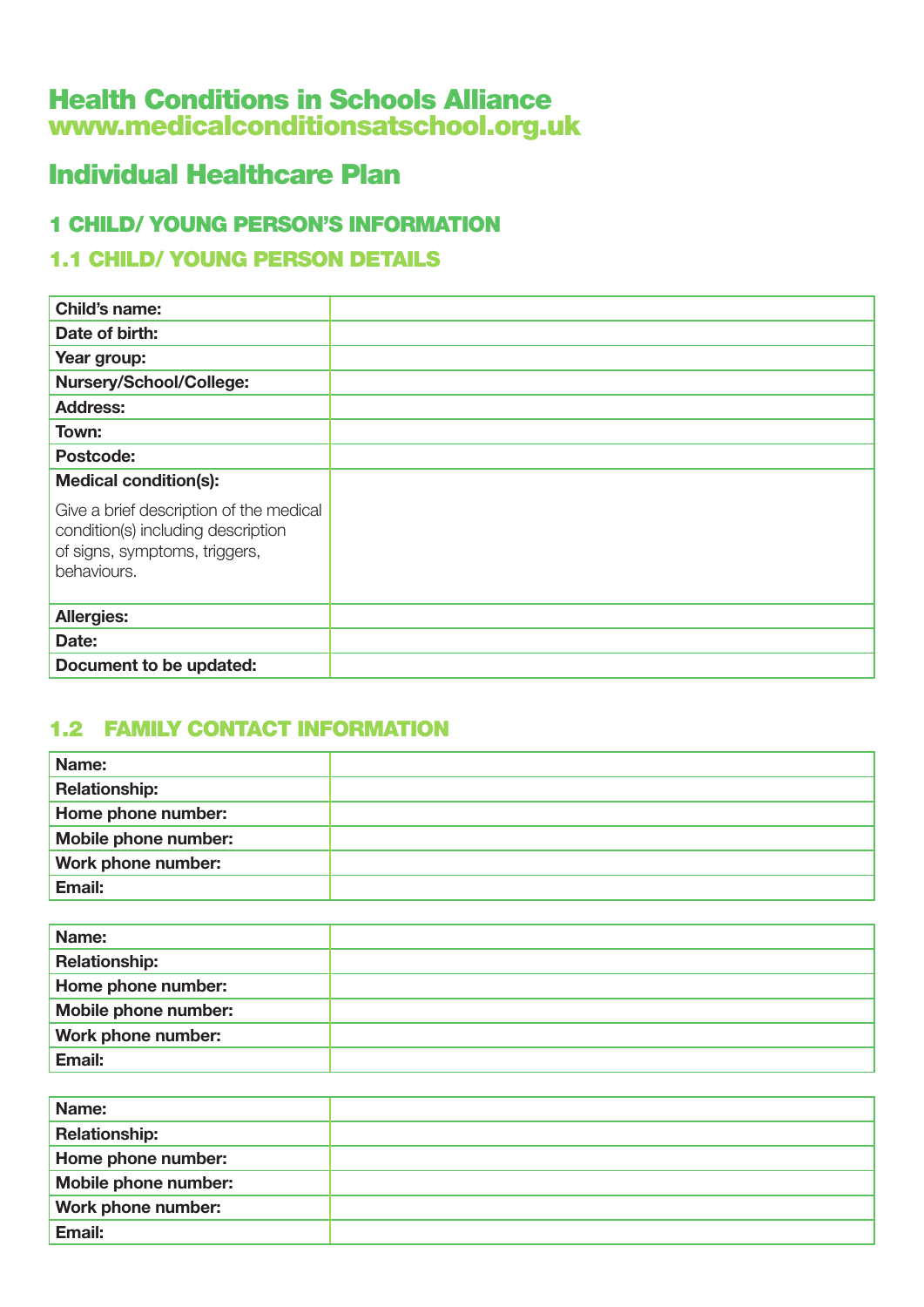#### 1.3 ESSENTIAL INFORMATION CONCERNING THIS CHILD / YOUNG PERSON'S HEALTH NEEDS

|                                                              | <b>Name</b> | <b>Contact details</b> |
|--------------------------------------------------------------|-------------|------------------------|
| Specialist nurse (if applicable):                            |             |                        |
| Key worker:                                                  |             |                        |
| <b>Consultant paediatrician</b><br>(if applicable):          |             |                        |
| GP:                                                          |             |                        |
| Link person in education:                                    |             |                        |
| <b>Class teacher:</b>                                        |             |                        |
| Health visitor/ school nurse:                                |             |                        |
| <b>SEN co-ordinator:</b>                                     |             |                        |
| Other relevant teaching staff:                               |             |                        |
| Other relevant non-teaching staff:                           |             |                        |
| <b>Head teacher:</b>                                         |             |                        |
| Person with overall responsibility<br>for implementing plan: |             |                        |
| Any provider of alternate<br>provision:                      |             |                        |

This child/ young person has the following

medical condition(s) requiring the following treatment.

| <b>Medical condition</b> | <b>Drug</b> | <b>Dose</b> | When | How is it<br>administered? |
|--------------------------|-------------|-------------|------|----------------------------|
|                          |             |             |      |                            |
|                          |             |             |      |                            |
|                          |             |             |      |                            |
|                          |             |             |      |                            |
|                          |             |             |      |                            |
|                          |             |             |      |                            |
|                          |             |             |      |                            |
|                          |             |             |      |                            |
|                          |             |             |      |                            |
|                          |             |             |      |                            |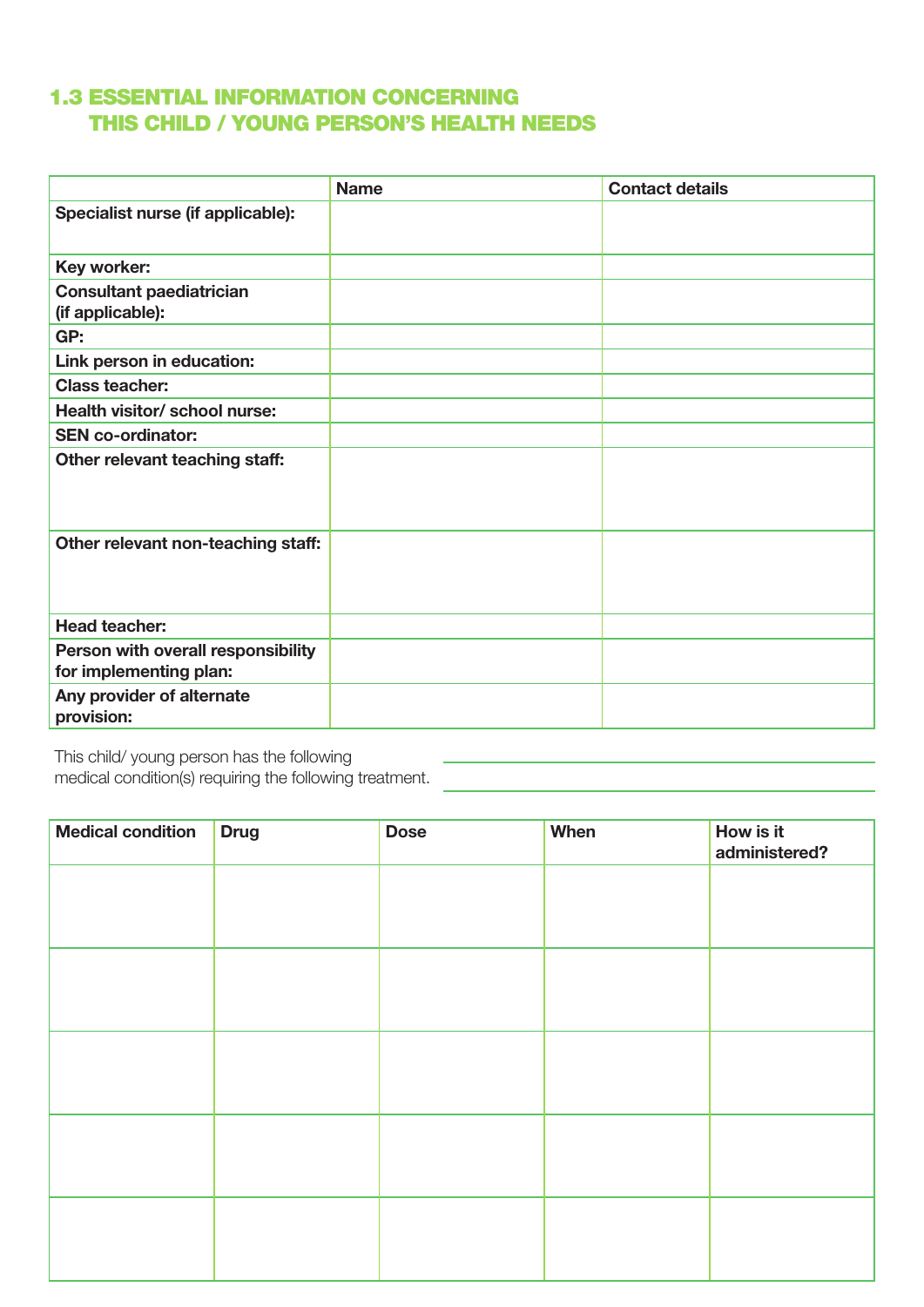| Does treatment of the medical<br>condition affect behaviour or<br>concentration?                             |  |
|--------------------------------------------------------------------------------------------------------------|--|
| Are there any side effects of the<br>medication?                                                             |  |
| Is there any ongoing treatment<br>that is not being administered<br>in school? What are the side<br>effects? |  |

Any medication will be stored

# 2. ROUTINE MONITORING (IF APPLICABLE)

Some medical conditions will require monitoring to help manage the child/ young person's condition.

| What monitoring is required?                    |  |
|-------------------------------------------------|--|
| When does it need to be done?                   |  |
| Does it need any equipment?                     |  |
| How is it done?                                 |  |
| Is there a target?<br>If so what is the target? |  |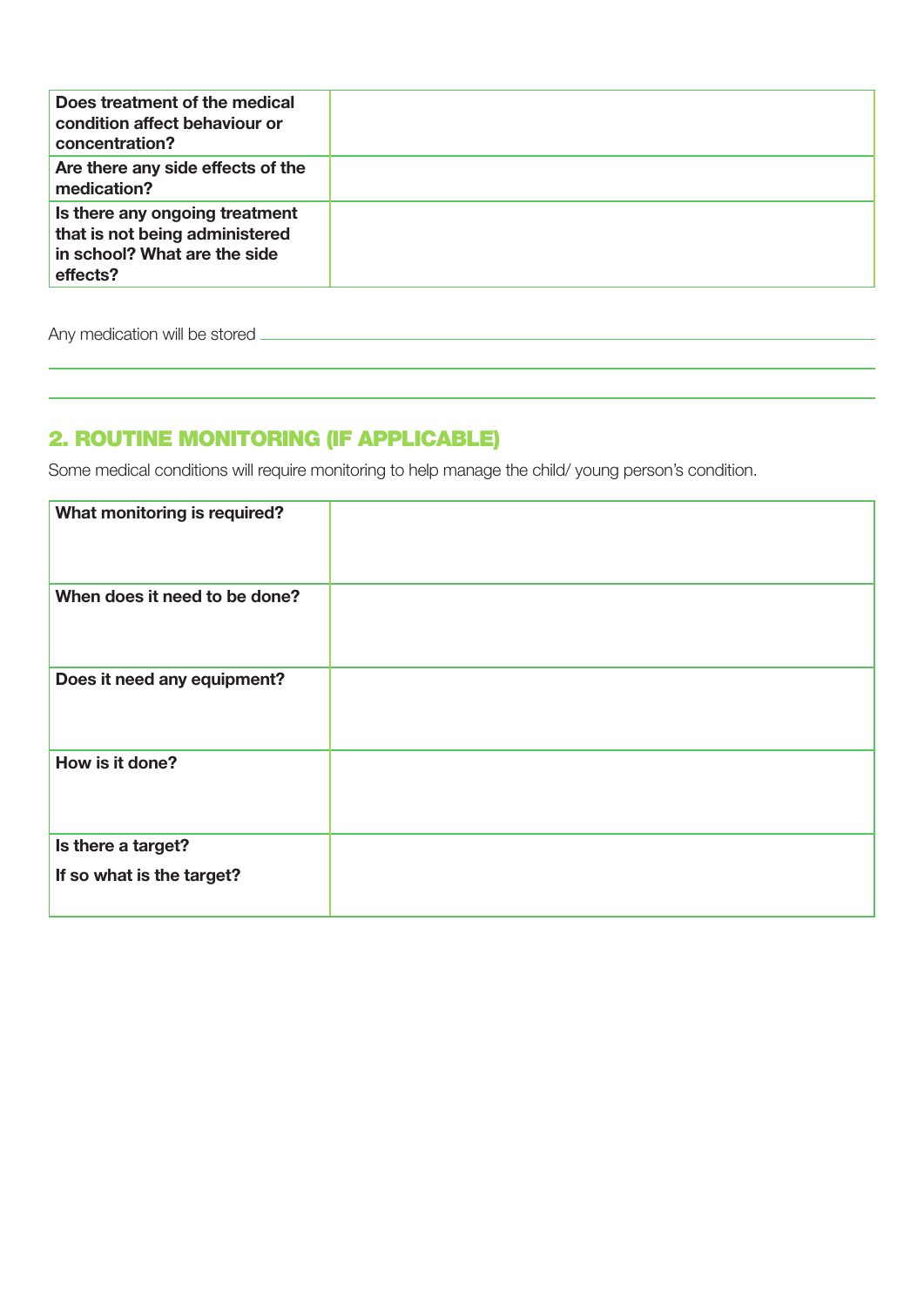#### 3. EMERGENCY SITUATIONS

An emergency situation occurs whenever a child/ young person needs urgent treatment to deal with their condition.

| What is considered an emergency<br>situation?                               |  |
|-----------------------------------------------------------------------------|--|
| What are the symptoms?                                                      |  |
| What are the triggers?                                                      |  |
| What action must be taken?                                                  |  |
| Are there any follow up actions<br>(eg tests or rest) that are<br>required? |  |

#### 4. IMPACT ON CHILD'S LEARNING

| How does the child's medical<br>condition effect learning?          |
|---------------------------------------------------------------------|
| i.e. memory, processing speed,<br>coordination etc                  |
| Does the child require any further<br>assessment of their learning? |

#### 5. IMPACT ON CHILD'S LEARNING and CARE AT MEAL TIMES

|                         | <b>Time</b> | <b>Note</b> |
|-------------------------|-------------|-------------|
| <b>Arrive at school</b> |             |             |
|                         |             |             |
|                         |             |             |
| <b>Morning break</b>    |             |             |
|                         |             |             |
|                         |             |             |
| Lunch                   |             |             |
|                         |             |             |
|                         |             |             |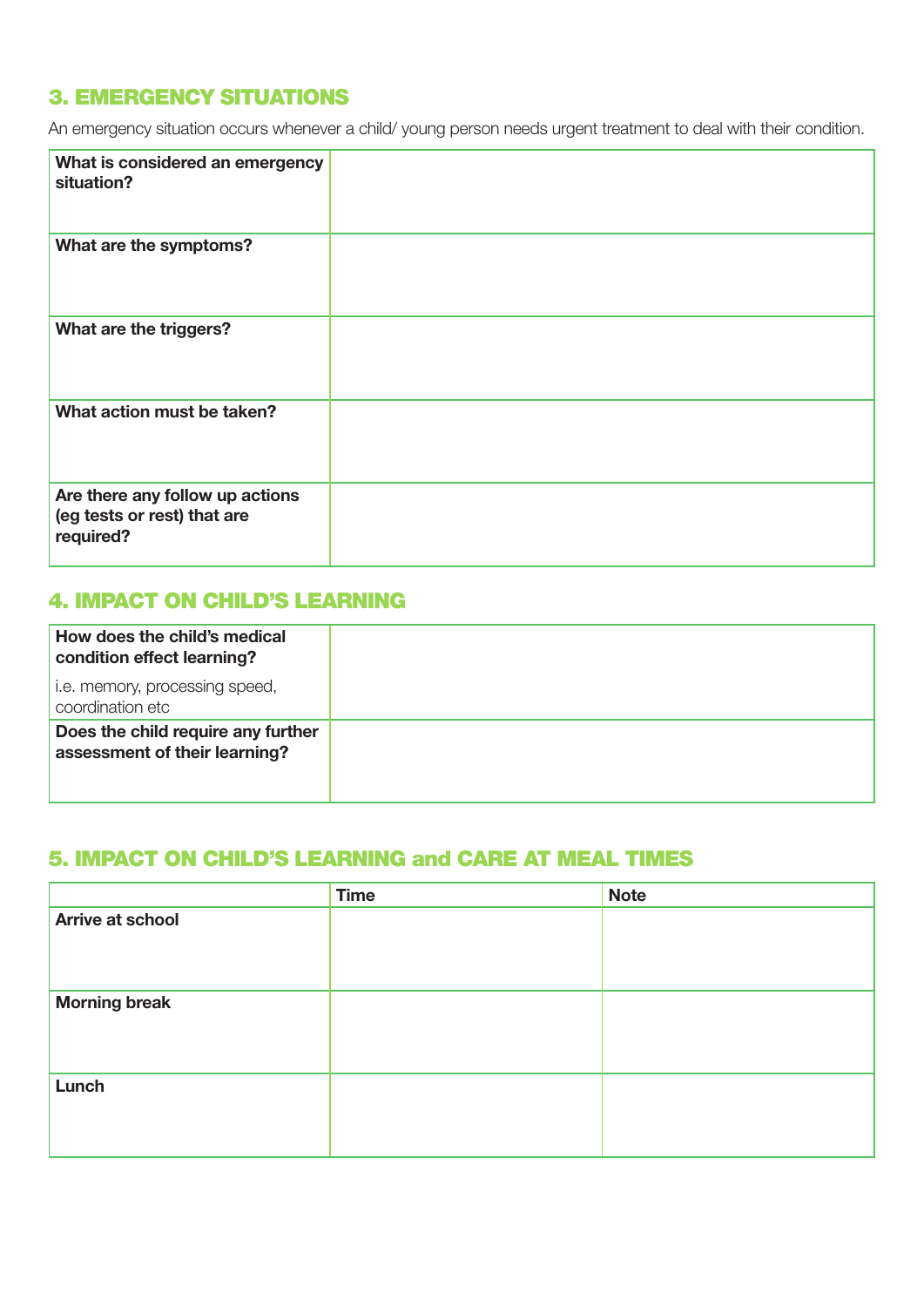| <b>Afternoon break</b>            |  |
|-----------------------------------|--|
| <b>School finish</b>              |  |
| After school club (if applicable) |  |
| Other                             |  |

 $\Box$  Please refer to home-school communication diary

Please refer to school planner

#### 6. CARE AT MEAL TIMES

| What care is needed?                       |  |
|--------------------------------------------|--|
| When should this care be<br>provided?      |  |
| How's it given?                            |  |
| If it's medication, how much is<br>needed? |  |
| Any other special care required?           |  |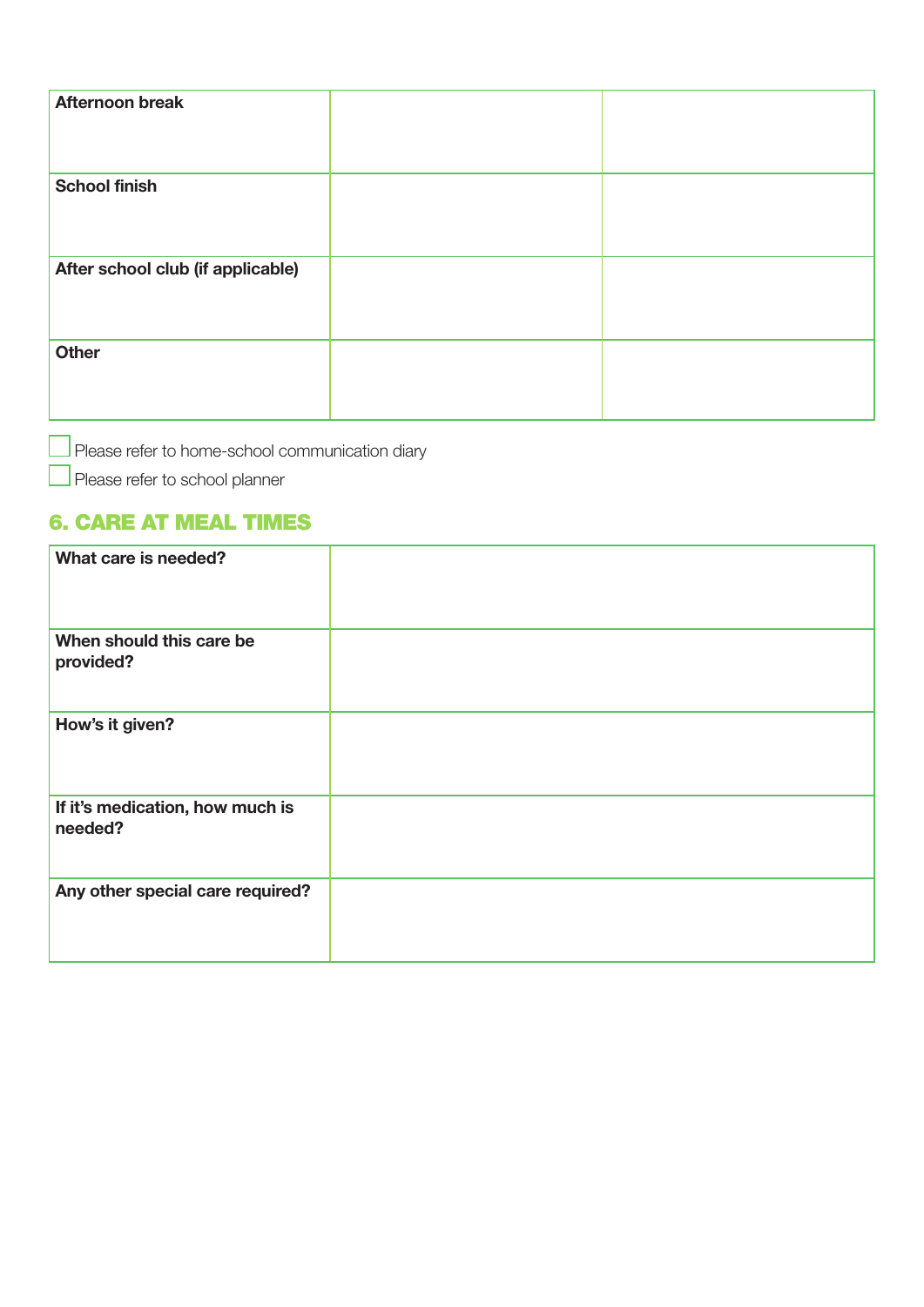# 7. PHYSICAL ACTIVITY

| Are there any physical restrictions<br>caused by the medical<br>condition(s)? |  |
|-------------------------------------------------------------------------------|--|
| Is any extra care needed for<br>physical activity?                            |  |
| <b>Actions before exercise</b>                                                |  |
| <b>Actions during exercise</b>                                                |  |
| <b>Actions after exercise</b>                                                 |  |

#### 8. TRIPS AND ACTIVITIES AWAY FROM SCHOOL

| What care needs to take place?                                                     |  |
|------------------------------------------------------------------------------------|--|
| When does it need to take place?                                                   |  |
| If needed, is there somewhere for<br>care to take place?                           |  |
| Who will look after medicine and<br>equipment?                                     |  |
| Who outside of the school needs<br>to be informed?                                 |  |
| Who will take overall<br>responsibility for the child/young<br>person on the trip? |  |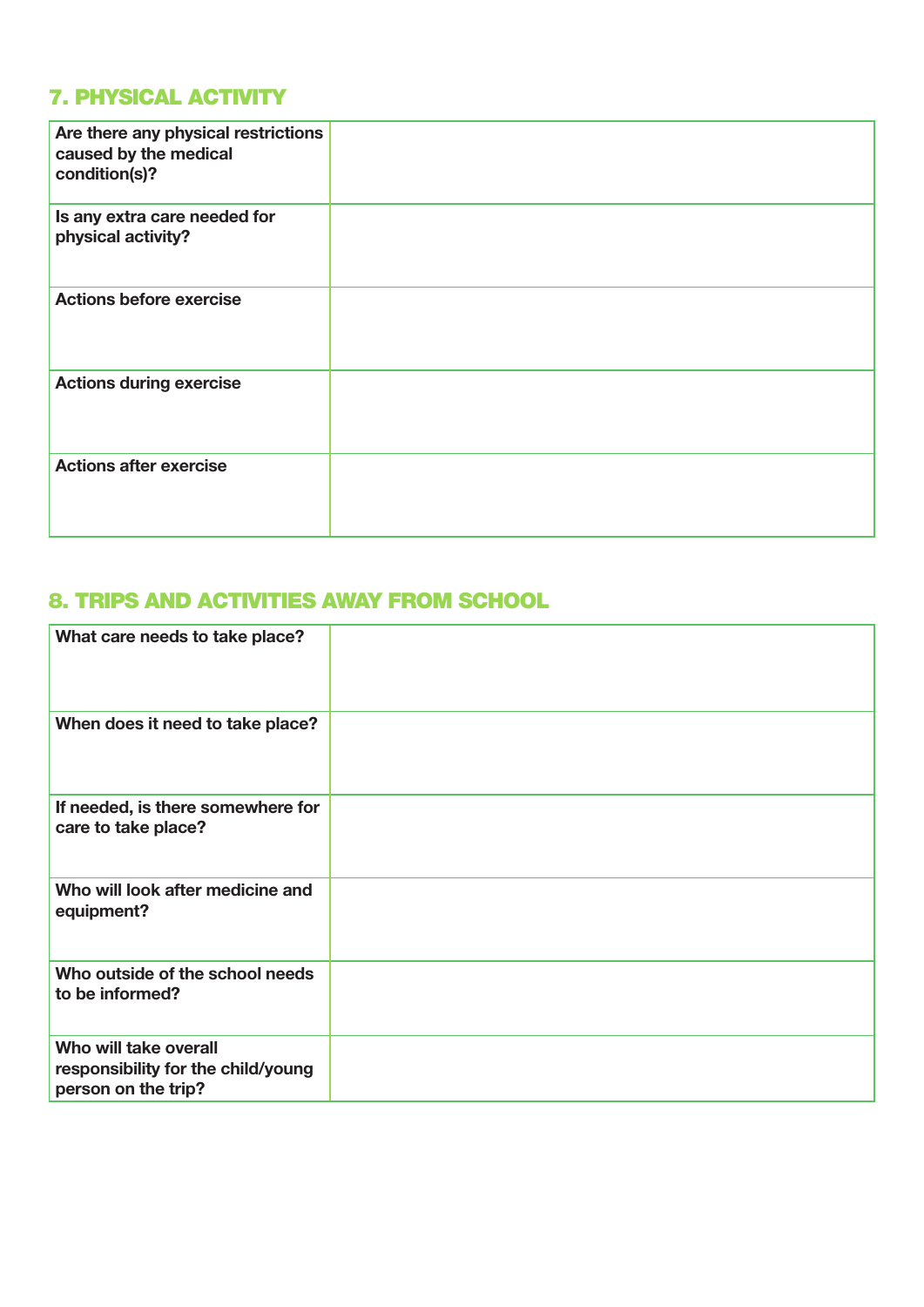### 9. SCHOOL ENVIRONMENT

| Can the school environment<br>affect the child's medical<br>condition?      |  |
|-----------------------------------------------------------------------------|--|
| How does the school<br>environment affect the child's<br>medical condition? |  |
| What changes can the school<br>make to deal with these issues?              |  |
| Location of school medical room                                             |  |

#### 10. EDUCATIONAL, SOCIAL & EMOTIONAL NEEDS

Pupils with medical conditions may have to attend clinic appointments to review their condition. These appointments may require a full day's absence and should not count towards a child's attendance record.

| Is the child/young person likely<br>to need time off because of their<br>condition?       |  |
|-------------------------------------------------------------------------------------------|--|
| What is the process for catching<br>up on missed work caused by<br>absences?              |  |
| Does this child require extra time<br>for keeping up with work?                           |  |
| Does this child require any<br>additional support in lessons? if<br>so what?              |  |
| Is there a situation where the<br>child/young person will need to<br>leave the classroom? |  |
| Does this child require rest<br>periods?                                                  |  |
| Does this child require any<br>emotional support?                                         |  |
| Does this child have a 'buddy' e.g.<br>help carrying bags to and from<br>lessons?         |  |